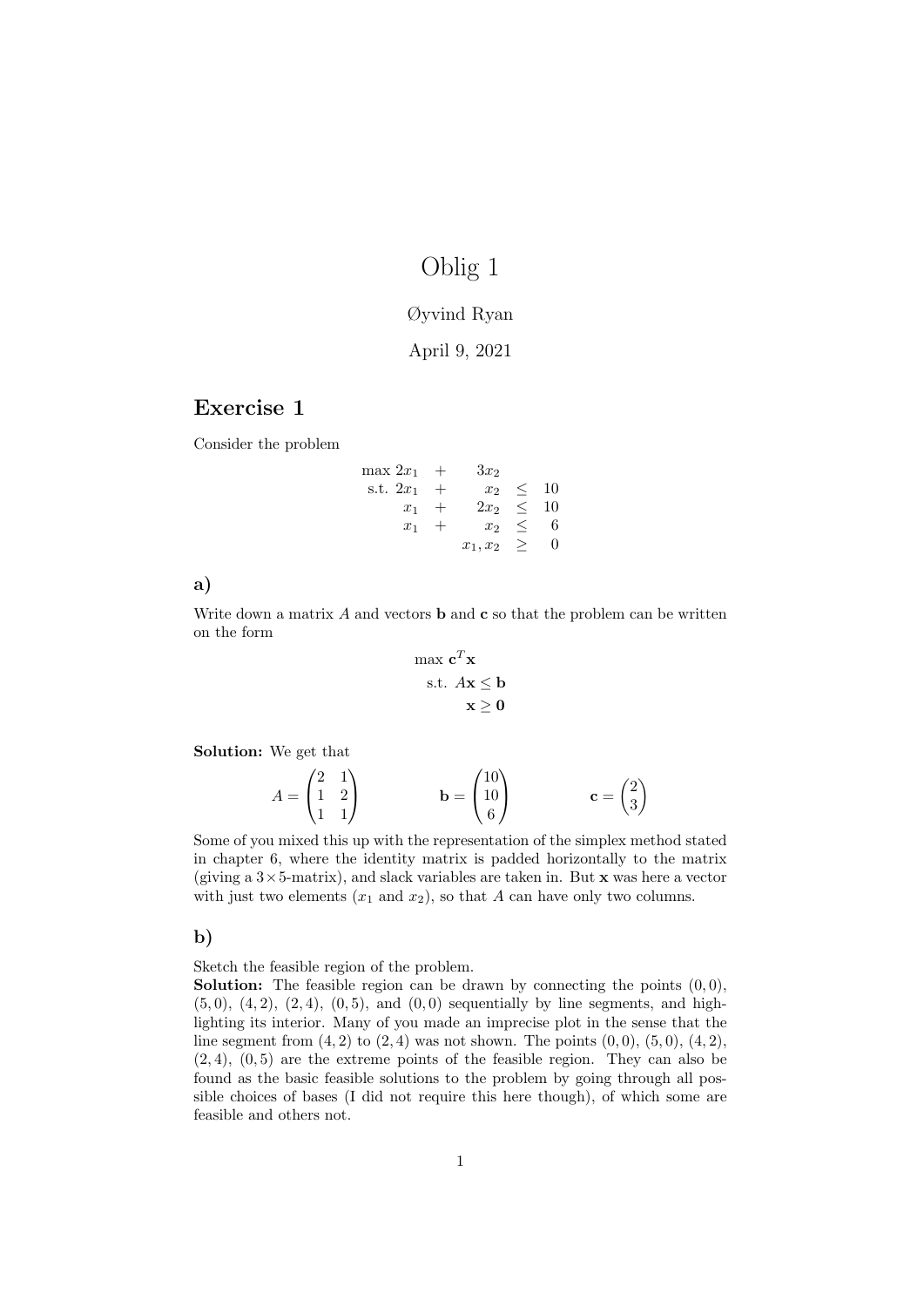Solve the problem using the Simplex method. Solution: The initial dictionary is

| п     | $=$ |    | $+$ | $2x_1$ | $3x_2$         |
|-------|-----|----|-----|--------|----------------|
| $w_1$ | $=$ | 10 |     | $2x_1$ | $x_2$          |
| $w_2$ | $=$ | 10 |     | $x_1$  | $2x_2$         |
| $w_3$ | $=$ | h  |     | $x_1$  | x <sub>2</sub> |

If we apply the largest coefficient rule,  $x_2$  will be the entering variable. The ratios are  $1/10$ ,  $1/5$ , and  $1/6$ . The biggest is  $1/5$ , so that  $w_2$  is the leaving variable. Rewriting the second constraint as  $x_2 = 5 - \frac{1}{2}x_1 - \frac{1}{2}w_2$ , and inserting this in the dictionary, we obtain

| п              | $=$ | 15 | $+$ 0.5 $x_1$ - |     | $1.5w_2$      |
|----------------|-----|----|-----------------|-----|---------------|
| $w_1$          | $=$ | 5  | $1.5x_1$        |     | $+$ 0.5 $w_2$ |
| x <sub>2</sub> | $=$ | 5. | $0.5x_1 =$      |     | $0.5w_2$      |
| $w_3$          | $=$ |    | $0.5x_1$        | $+$ | $0.5w_2$      |

Now  $x_1$  is entering, and the rations are 0.3, 0.1, and 0.5. 0.5 is biggest so that  $w_3$  is leaving. We rewrite the third constraint as  $x_1 = 2 - 2w_3 + w_2$ , and insert in the dictionary:

| п     | $=$ | 16 | $w_3$  | W2 |
|-------|-----|----|--------|----|
| $w_1$ | $=$ |    | $3w_3$ | W2 |
| $x_2$ | $=$ |    | $w_3$  | W2 |
| $x_1$ | $=$ | 2  | $2w_3$ | W2 |

This is optimal, with value 16. The basic solution is  $w_2 = w_3 = 0$ , and  $w_1 = 2$ ,  $x_2 = 4, x_1 = 2$ , so that  $\mathbf{x} = (2, 4)$ .

#### d)

We consider the same constraints as in a), but change the objective function to  $2x_1 + 2x_2$ . Apply the simplex method again to find all optimal solutions to this modified problem.

Solution: The initial dictionary is now

$$
\begin{array}{rcl}\n\eta & = & 0 & + & 2x_1 & + & 2x_2 \\
\hline\nw_1 & = & 10 & - & 2x_1 & - & x_2 \\
w_2 & = & 10 & - & x_1 & - & 2x_2 \\
w_3 & = & 6 & - & x_1 & - & x_2\n\end{array}
$$

It is tempting to choose the same entering variable as in c), to save calculations (the point being that the new coefficient is still positive). Thus, again we insert  $x_2 = 5 - \frac{1}{2}x_1 - \frac{1}{2}w_2$  in the dictionary. This leads to the same modifications for the constraints as before. Only the objective changes from what we did above:

| п       |     | 10 | $x_1$      |     | W2       |
|---------|-----|----|------------|-----|----------|
| $w_1$   | $=$ | 5  | $1.5x_1 +$ |     | $0.5w_2$ |
| $x_{2}$ |     | 5  | $0.5x_1 =$ |     | $0.5w_2$ |
| $w_3$   | $=$ |    | $0.5x_1$   | $+$ | $0.5w_2$ |

c)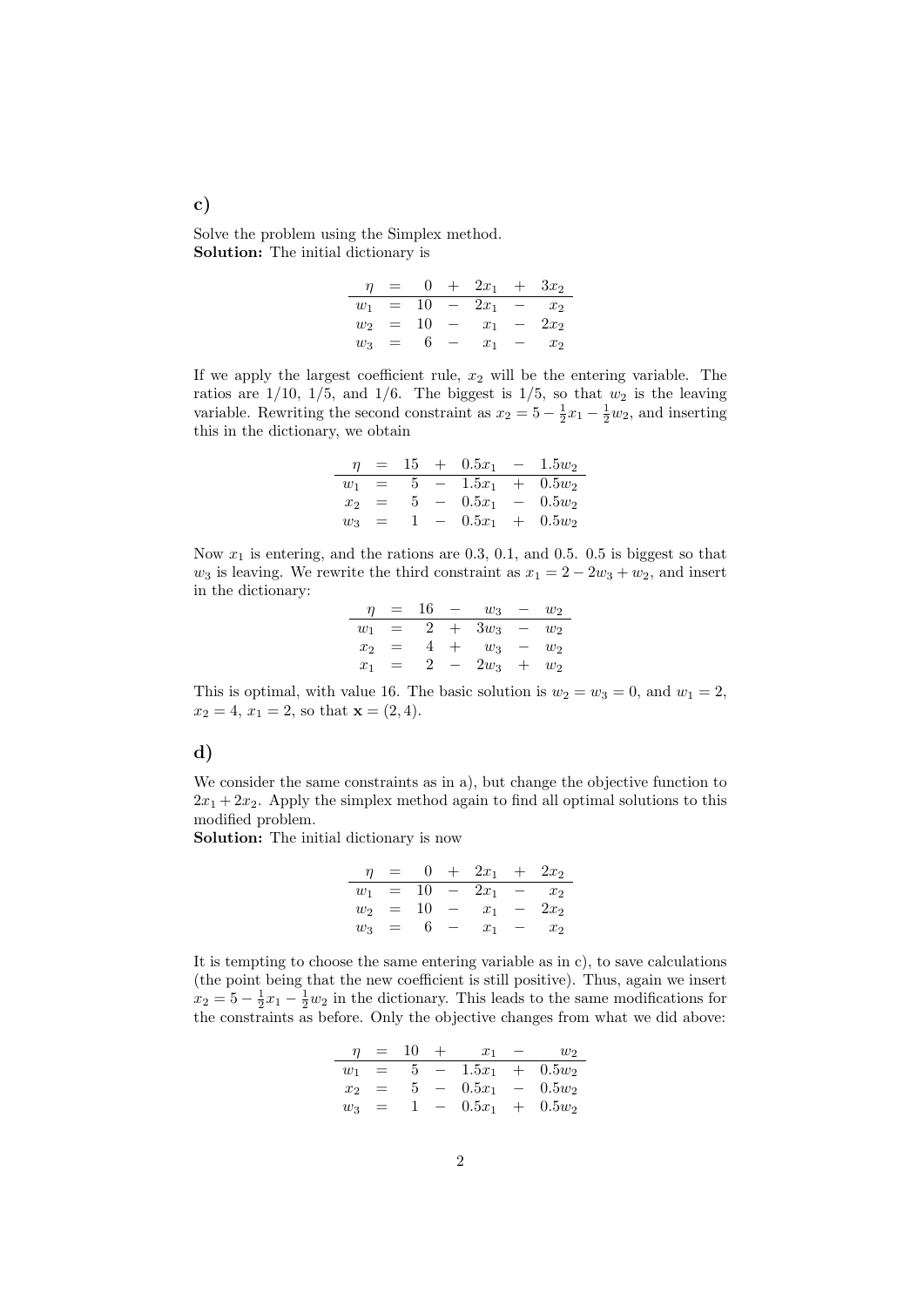$x_1$  is also now entering, and we thus get the same leaving variable  $w_3$ . The rewriting  $x_1 = 2 - 2w_3 + w_2$  thus again only changes the objective:

| $\eta$         |     | 12             | $2w_3$ |                |
|----------------|-----|----------------|--------|----------------|
| $w_1$          | $=$ | $\overline{2}$ | $3w_3$ | W <sub>2</sub> |
| x <sub>2</sub> | $=$ |                | $w_3$  | $w_2$          |
| $x_1$          | $=$ | 2              | $2w_3$ | W <sub>2</sub> |

This is optimal, with value 12. The basic solution is  $w_2 = w_3 = 0$ , and  $w_1 = 2$ ,  $x_2 = 4, x_1 = 2$ , so that  $\mathbf{x} = (2, 4)$  is a solution also now. This is not unique, however, since we can increase  $w_2$  without changing the objective value. Let us see how much we can increase  $w_2$  while maintaining primal feasibility:

- In the first constraint  $w_2$  can be increased to 2.
- In the second constraint  $w_2$  can be increased to 4.
- In the third constraint  $w_2$  can be increased to infinity.

We thus see that  $w_2$  can be increased to 2. Any point  $(x_1, x_2) = (2 + w_2, 4 - w_2)$ , with  $0 \leq w_2 \leq 2$ , is thus an optimal solution. Many of you found the optimal solutions  $(2, 4)$  and  $(4, 2)$ , but forgot to mention that all points on the line segment between these two also are optimal.

## Exercise 2

Find any optimal solution to the problem

| $\max x_1 + x_2 +$   |                | $x_3$                  |              |  |
|----------------------|----------------|------------------------|--------------|--|
| s.t. $2x_1 - 2x_2 +$ |                |                        | $x_3 \leq 4$ |  |
|                      | $3x_1 - x_2 +$ | $2x_3 \leq 2$          |              |  |
|                      |                | $x_1, x_2, x_3 \geq 0$ |              |  |

Solution: The initial dictionary is

| $n =$ |  |  | $x_1 + x_2 + x_3$             |  |
|-------|--|--|-------------------------------|--|
|       |  |  | $w_1 = 4 - 2x_1 + 2x_2 - x_3$ |  |
|       |  |  | $w_2 = 2 - 3x_1 + x_2 - 2x_3$ |  |

Any  $x_i$  can be chosen as entering variable, but we see that the ratios for  $x_2$ are all negative (if we choose that one), and this implies that the problem is unbounded, so that there is no optimal solution.

# Exercise 3

In the field of compressive sensing one attempts to recover an unknown vector from an underdetermined set of (linear) measurements, i.e., find an unknown  $\mathbf{x} \in \mathbb{R}^N$  that satisfies  $A\mathbf{x} = \mathbf{p}$ , where

- $\mathbf{p} \in \mathbb{R}^m$  is the vector of measurements, and
- A is the  $m \times N$  matrix which collects those measurements.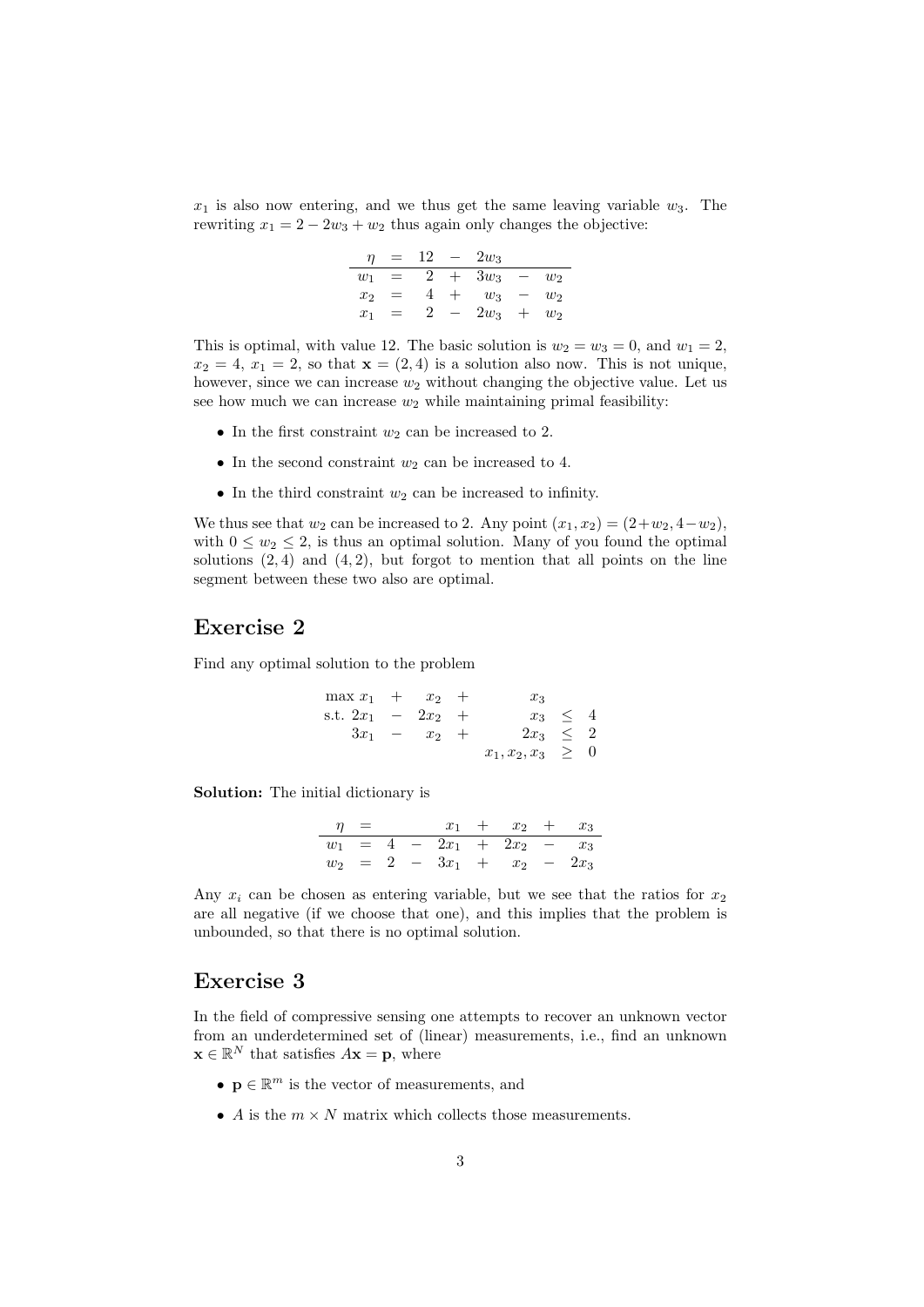In practical applications  $m$  is much smaller than  $N$ , and we can't expect to recover x in general. But if we have some additional information about x, it turns out that the knowledge of the measurements in p may still be enough to recover x. The additional information we will consider is sparsity (a vector is called sparse if it has mostly components that are zero): For many "magic" matrices  $A$ , if it is known that  $x$  is sparse,  $x$  can be recovered as the optimal solution to the problem

$$
\min_{\mathbf{s}.\mathbf{t}} \quad \lim_{A\mathbf{x} = \mathbf{p},} \tag{1}
$$

where  $\|\mathbf{x}\|_1 = |x_1| + |x_2| + \ldots + |x_N|$ . Note that the variable **x** here is unconstrained: It is not required to be non-negative. In the following we will test if this procedure works for a very small vector and matrix.

### a)

Show that  $x$  is an optimal solution to  $(1)$  if and only if it is an optimal solution to

$$
\begin{array}{ll}\n\text{max} & \sum_{i} (-x_i^+ - x_i^-) \\
\text{s.t.} & \begin{pmatrix} A & -A \\ -A & A \end{pmatrix} \begin{pmatrix} \mathbf{x}^+ \\ \mathbf{x}^- \end{pmatrix} \leq \begin{pmatrix} \mathbf{p} \\ -\mathbf{p} \end{pmatrix} \\
\mathbf{x}^+, \mathbf{x}^- \geq \mathbf{0}\n\end{array} \tag{2}
$$

This is a linear programming problem in standard form. **Hint:** Write  $x_i = x_i^+ - x_i^-$ , where  $x_i^+, x_i^- \ge 0$ . Solution: First rewrite the problem as

$$
\min_{\mathbf{s}.\mathbf{t}} \quad \sum_{i}(x_i^+ + x_i^-) \n\mathbf{s}.\mathbf{t}} \quad A(\mathbf{x}^+ - \mathbf{x}^-) = \mathbf{p} \n\mathbf{x}^+, \mathbf{x}^- \ge \mathbf{0}
$$

The decomposition  $x_i = x_i^+ - x_i^-$  with  $x_i^+, x_i^- \ge 0$  is not unique (something most of you did not address), but the minimum above is obtained when at least one of  $x_i^+$  and  $x_i^-$  is zero, and then  $x_i^+ + x_i^- = |x_i|$ , so that the minimum obtained over all such decompositions is indeed a 1-norm.

We now write  $A(\mathbf{x}^+ - \mathbf{x}^-) = \mathbf{p}$  as

$$
(A - A) \begin{pmatrix} \mathbf{x}^+ \\ \mathbf{x}^- \end{pmatrix} = \mathbf{p},
$$

and write this in terms of two inequalities

$$
(A - A) \begin{pmatrix} \mathbf{x}^+ \\ \mathbf{x}^- \end{pmatrix} \le \mathbf{p} \qquad (A - A) \begin{pmatrix} \mathbf{x}^+ \\ \mathbf{x}^- \end{pmatrix} \ge \mathbf{p}.
$$

We multiply the second inequlity with  $-1$  to turn it into a  $\leq$ -inequality, and stack the two sets of inequalities together to obtain

$$
\begin{pmatrix} A & -A \ -A & A \end{pmatrix} \begin{pmatrix} \mathbf{x}^+ \\ \mathbf{x}^- \end{pmatrix} \le \begin{pmatrix} \mathbf{p} \\ -\mathbf{p} \end{pmatrix}
$$

Let us test this procedure on the sparse vector  $\mathbf{x} = (0, 0, -1)$ , and the matrix  $A = \begin{pmatrix} 1 & 0 & -1 \\ 0 & 1 & 1 \end{pmatrix}$ 0 1 −1 ), to see if  $x$  is recovered from the vector of measurements,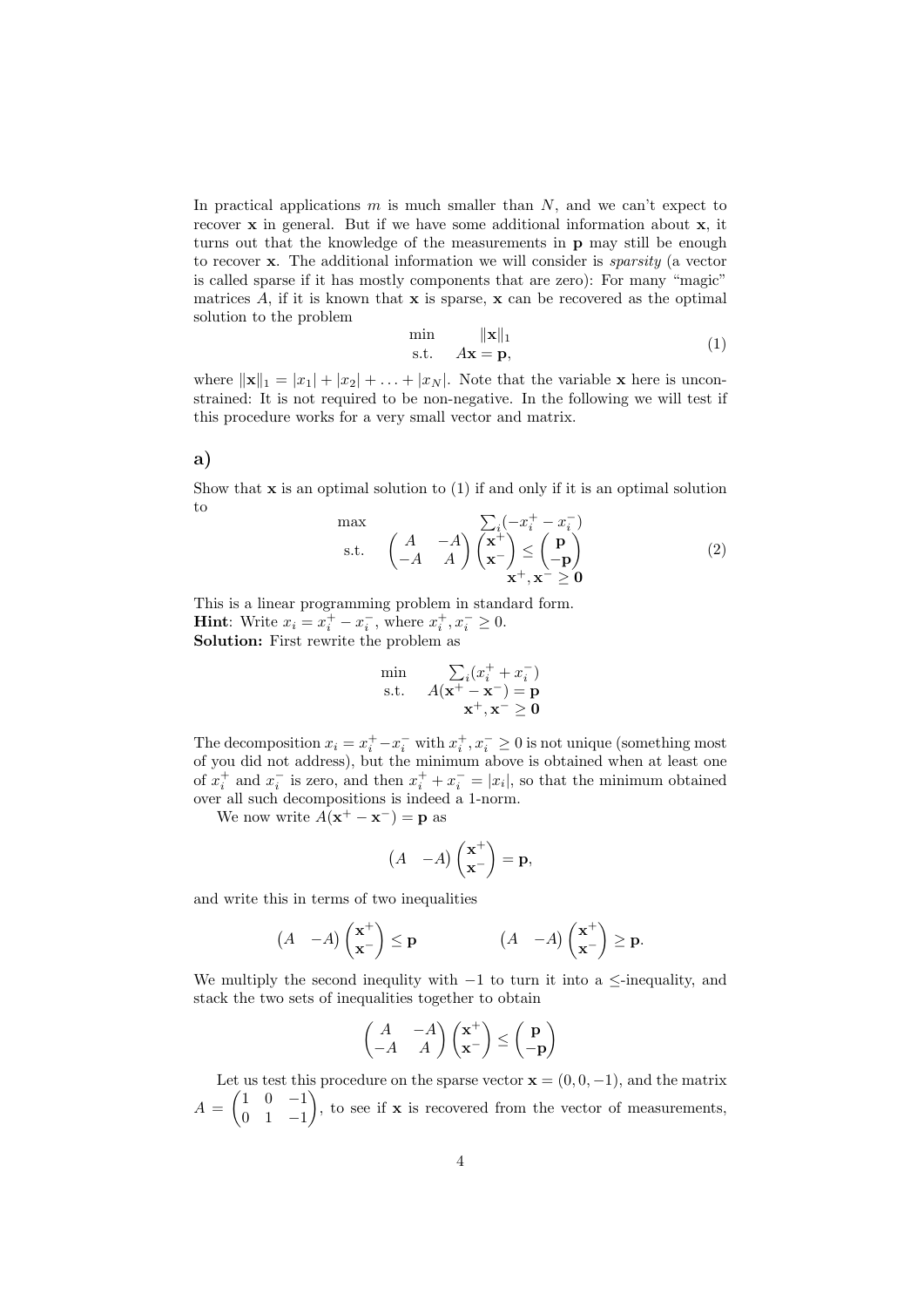which here can be computed to be  $\mathbf{p} = (1, 1)$ . Of course, it does not sound like rocket science to recover a vector with 3 components from two measurements. But the magic is that solving the problem (1) also can help recover sparse vectors  $x$  when N is very large and  $m$  is very small compared to  $N!$ 

### b)

Solve  $(2)$ , with A and **p** as given above, using the simplex method. Is the correct x recovered? Is the optimum unique?

To get started, you can use that the primal dictionary is

| $\zeta =$ |            |                               | $-x_1$ $-x_2$ $-x_3$ $-x_4$ $-x_5$ $-x_6$ |               |  |
|-----------|------------|-------------------------------|-------------------------------------------|---------------|--|
|           |            | $w_1 = 1 -x_1 +x_3 +x_4 -x_6$ |                                           |               |  |
|           |            | $w_2 = 1 -x_2 +x_3$           |                                           | $+x_5$ $-x_6$ |  |
|           |            | $w_3 = -1 + x_1$              | $-x_3$ $-x_4$                             | $+x_6$        |  |
|           | $w_4 = -1$ |                               | $+x_2$ $-x_3$                             | $-x_5 + x_6$  |  |

where we wrote  $\mathbf{x}^+ = (x_1, x_2, x_3), \mathbf{x}^- = (x_4, x_5, x_6),$  and denoted the slack variables by  $w_i$ .

Hint: The starting dictionary above is not primal feasible, but dual feasible. So write down the dual dictionary or apply the dual simplex method. Solution: Taking the negative transpose the dual dictionary is

| $-\eta$          |     |   | $-y_1$ | $-y_2$ | $+y_3$ | $+y_4$ |
|------------------|-----|---|--------|--------|--------|--------|
| $\overline{z}_1$ | $=$ | 1 | $+y_1$ |        | $-y_3$ |        |
| z <sub>2</sub>   | $=$ | 1 |        | $+y_2$ |        | $-y_4$ |
| $z_3$            | $=$ |   | $-y_1$ | $-y_2$ | $+y_3$ | $+y_4$ |
| $z_4$            | $=$ |   | $-y_1$ |        | $+y_3$ |        |
| $z_{5}$          | =   |   |        | $-y_2$ |        | $+y_4$ |
| $z_6$            | =   |   | $+y_1$ | $+y_2$ | $-y_3$ | $-y_4$ |

Choosing  $y_3$  as the entering variable and  $z_1$  as leaving yields  $y_3 = 1 + y_1 - z_1$ . This gives the new dictionary

| $-\eta = 1$    |           |        |        | $-y_2$ $-z_1$ $+y_4$ |        |
|----------------|-----------|--------|--------|----------------------|--------|
| $y_3$          | $=$ 1     | $+y_1$ |        | $-z_1$               |        |
| z <sub>2</sub> | $=$ 1     |        | $+y_2$ |                      | $-y_4$ |
|                | $z_3 = 2$ |        | $-y_2$ | $-z_1$               | $+y_4$ |
|                | $z_4 = 2$ |        |        | $-z_1$               |        |
|                | $z_5 = 1$ |        | $-y_2$ |                      | $+y_4$ |
| $z_6 =$        |           |        | $y_2$  | $+z_1$               | $-y_4$ |

This dictionary is degenerate due to the last constaint. Choosing  $y_4$  as entering variable and  $z_6$  as leaving (degenerate pivot) yields  $y_4 = y_2 + z_1 - z_6$ . This gives the new dictionary

| $-\eta$ | $=$ 1     |             |       |               | $-z_6$        |
|---------|-----------|-------------|-------|---------------|---------------|
| $y_3$   |           | $= 1 + y_1$ |       | $-z_1$        |               |
|         | $z_2 = 1$ |             |       | $-z_1$        | $+z_6$        |
|         | $z_3 = 2$ |             |       |               | $-z_6$        |
|         | $z_4 = 2$ |             |       | $-z_1$        |               |
|         | $z_5 = 1$ |             |       |               | $+z_1$ $-z_6$ |
| $y_4 =$ |           |             | $y_2$ | $+z_1$ $-z_6$ |               |